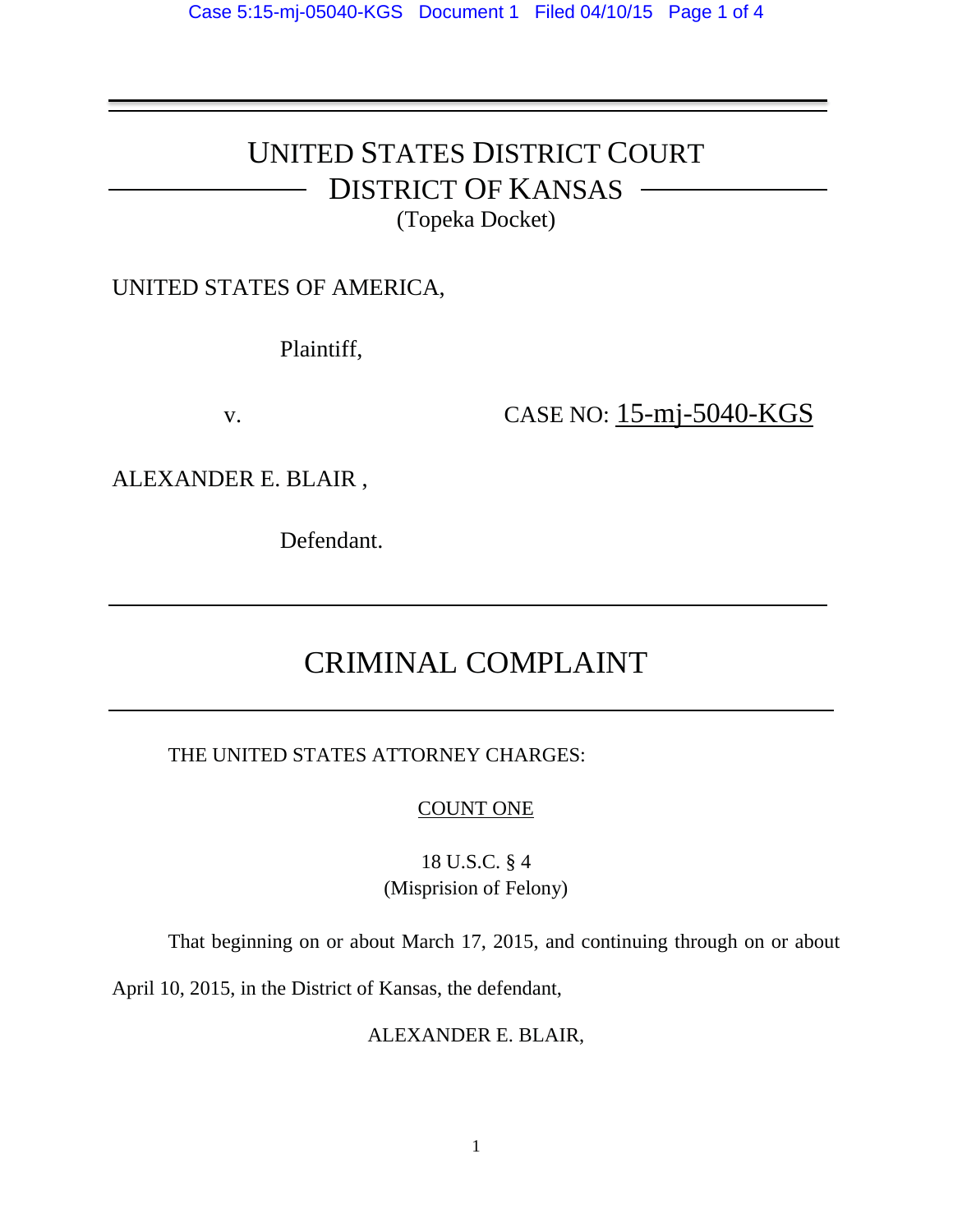#### Case 5:15-mj-05040-KGS Document 1 Filed 04/10/15 Page 2 of 4

having knowledge of the actual commission of a felony cognizable by a court of the United States, namely attempted use of a weapon of mass destruction, in violation of 18 U.S.C. § 2332a(a)(3), attempted use of a destructive device, in violation of 18 U.S.C. §  $844(f)(1)$ , and attempted provision of material support to a foreign terrorist organization, in violation of 18 U.S.C. § 2339B(a), did conceal the same, and did not as soon as possible make known the same to some judge or other person in civil or military authority under the United States.

All in violation of Title 18, United States Code, Section 4.

I further state that I am a Special Agent of the Federal Bureau of Investigation (FBI) and that this complaint is based on the following facts:

In March of 2014, the FBI began an investigation concerning online statements posted by John T. Booker, Jr., a/k/a "Mohammed Abdullah Hassan," wherein Booker stated his intent to wage Jihad and die in the process.

Beginning on October of 2014, Booker engaged with an individual who is, unbeknownst to Booker, an FBI Confidential Human Source (CHS 1). Between on or about October 8, 2014, and continuing to on or about April 10, 2015, Booker communicated to CHS 1 his desire to join the Islamic State of Iraq and the Levant (ISIL). Booker was committed to carrying out an act of violence in support of Jihad and took steps to construct a vehicle borne improvised explosive device (VBIED), a destructive device, which he, along with CHS 1, would personally detonate on April 10, 2015 at the Fort Riley Military Installation, which is real property in whole or in part owned and possessed by, and leased to, the United States and departments and agencies thereof. Part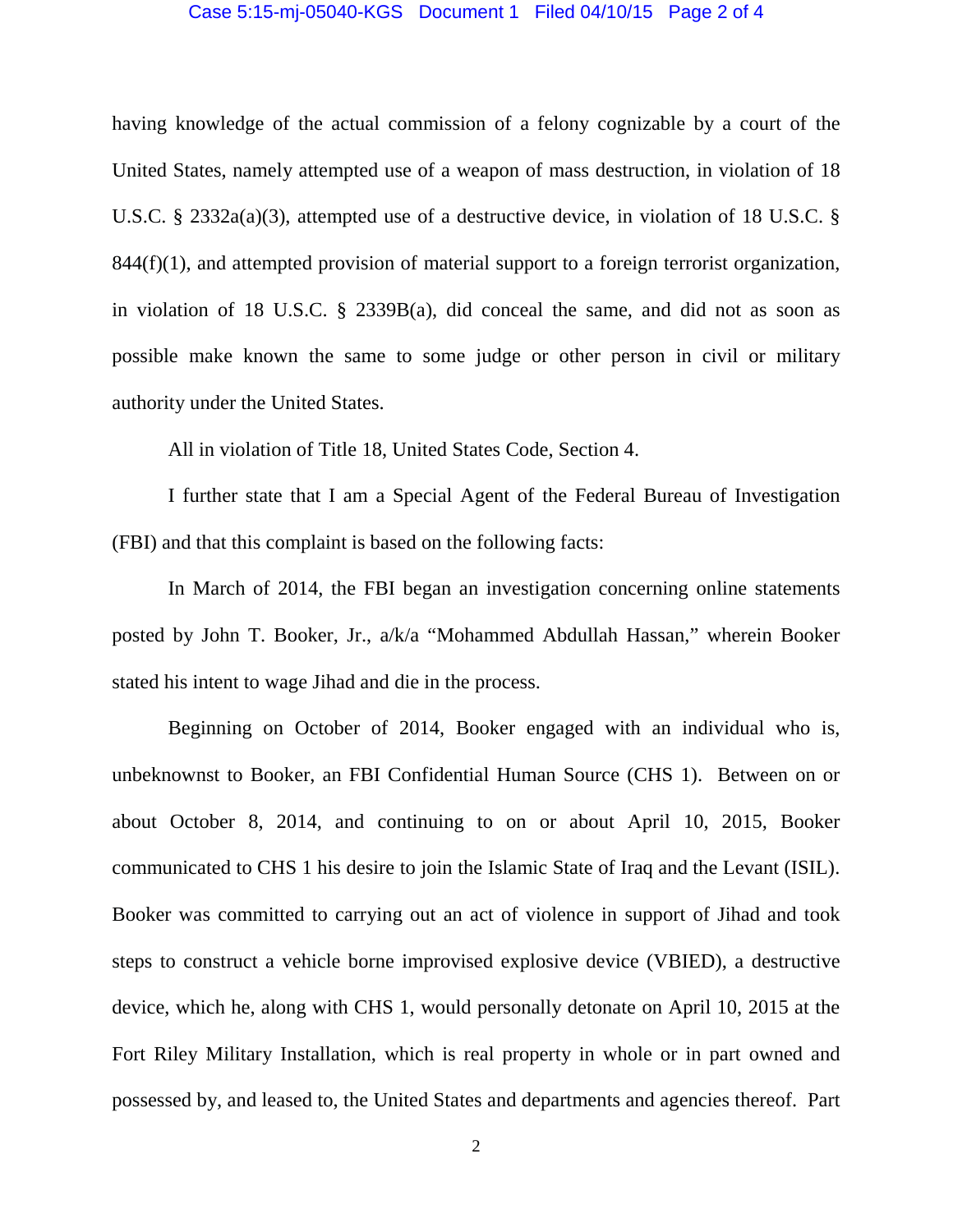#### Case 5:15-mj-05040-KGS Document 1 Filed 04/10/15 Page 3 of 4

of Booker's preparations for the attack included renting a storage unit in Topeka, where components for the VBIED would be stored. Booker was arrested on April 10, 2015, as he completed final preparations for driving the VBIED onto Fort Riley.

During the investigation the FBI determined that Booker and the defendant, Alexander E. Blair, were associated and that Blair shared some of Booker's extremist views concerning Jihad against the United States military. Agents learned that Blair loaned Booker money for the purpose of renting the storage unit mentioned above. Due to this association, agents contacted and interviewed Blair immediately after Booker's arrest on April 10, 2015. During the interview, Blair admitted that he knew about Booker's plan to detonate the VBIED. He further stated that he knew Booker believed he (Booker) was acting on behalf of ISIL; he knew Booker was gathering materials for constructing the VBIED; he knew Booker intended to deliver the device onto Fort Riley; and, he knew that Booker planned to kill as many soldiers as possible. Blair admitted to agents that he loaned money to Booker for rental of the storage unit, knowing that the unit would be used to store and construct the VBIED. Blair also advised agents that he urged Booker to cease talking openly about his intentions to conduct an attack for fear of attracting public attention and being reported to law enforcement. Blair told agents that he believed he had in fact been recently put under law enforcement surveillance. Finally, Blair told agents that he believed Booker would carry out the attack but chose not to alert authorities and report Booker's actions.